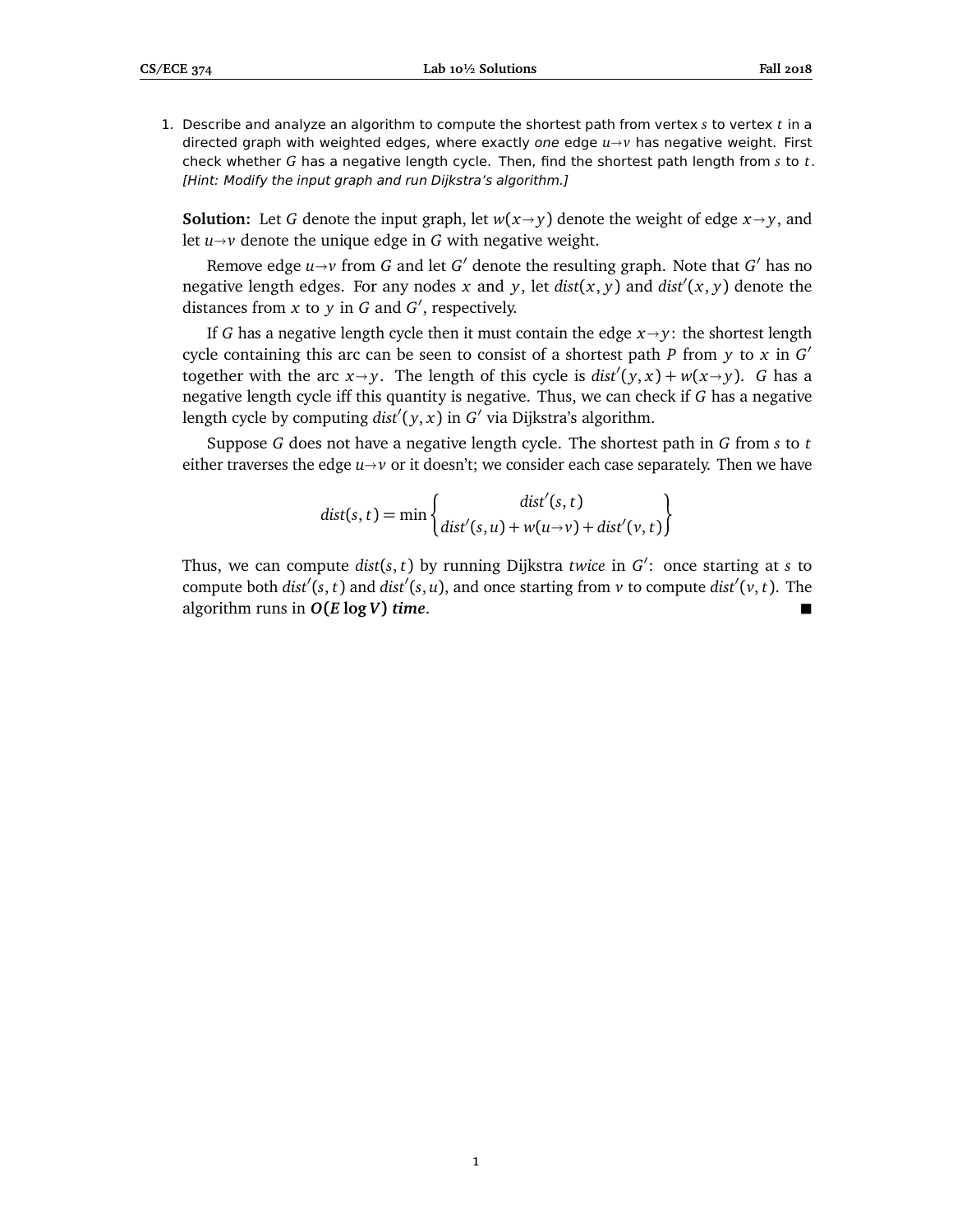$\blacksquare$ 

2. You just discovered your best friend from elementary school on Twitbook. You both want to meet as soon as possible, but you live in two different cites that are far apart. To minimize travel time, you agree to meet at an intermediate city, and then you simultaneously hop in your cars and start driving toward each other. But where exactly should you meet?

You are given a weighted graph  $G = (V, E)$ , where the vertices V represent cities and the edges *E* represent roads that directly connect cities. Each edge *e* has a weight *w*(*e*) equal to the time required to travel between the two cities. You are also given a vertex *p*, representing your starting location, and a vertex *q*, representing your friend's starting location.

Describe and analyze an algorithm to find the target vertex *t* that allows you and your friend to meet as soon as possible, assuming both of you leave home right now.

**Solution:** Let  $dist(x, y)$  denote the shortest-path distance from vertex x to vertex y. If my friend and I decide to meet at some vertex *t*, and we leave our respective vertices at time 0, then we will meet at time max $\{dist(p, t), dist(q, t)\}$ . We can compute this meeting time for *all* vertices *t* by running Dijkstra's algorithm twice—once from *p* and once from *q*—and then scanning through the vertices. The overall running time is  $O(E \log V)$ .

| WHERETOMEET $(G, p, q)$ :                       |                                                                                                                                      |
|-------------------------------------------------|--------------------------------------------------------------------------------------------------------------------------------------|
| $distp \leftarrow \text{Dijkstra}(G, p)$        | $\langle \langle \text{distp}(v) \leftarrow \text{shortest-path distance from } p \text{ to } v, \text{ for all } v \rangle \rangle$ |
| $distq \leftarrow \text{Dijkstra}(G,q)$         | $\langle \langle \text{dist}(v) \leftarrow \text{shortest-path distance from } q \text{ to } v, \text{ for all } v \rangle \rangle$  |
| time $\leftarrow \infty$                        |                                                                                                                                      |
| for all vertices t                              |                                                                                                                                      |
| if $time > max\{distp(t), distq(t)\}\$          |                                                                                                                                      |
| time $\leftarrow$ max $\{distp(t), distq(t)\}\$ |                                                                                                                                      |
| $best \leftarrow t$                             |                                                                                                                                      |
| return best                                     |                                                                                                                                      |

Jeff gave this problem on an exam. Several students proposed the following alternate solutions, all of which are incorrect:

- **Find the vertex t that minimizes dist** $(p, t)$  + **dist** $(q, t)$ . This function is actually minimized for any vertex *t* on the shortest path from *p* to  $q$ —in particular, when  $t = p$  or  $t = q$ .
- **Find the midpoint of the shortest path from** *p* **to** *q***.** See the counterexample below. The best meeting point is the center vertex (at time 5), but the shortest path from *p* to *q* is a single edge; the midpoint of this path is not even a vertex.
- Find the vertex t that minimizes  $|dist(p, t) dist(q, t)|$ . This function could be minimized on the moon if we can get there at exactly the same time. In the counterexample below, the difference in travel times is minimized at the top middle vertex (at time 9).
- **Use the unique path from** *p* **to** *q* **in the minimum spanning tree.** Shortest paths and minimum spanning trees don't have anything to do with each other. The counterexample below shows the minimum spanning tree on the right.